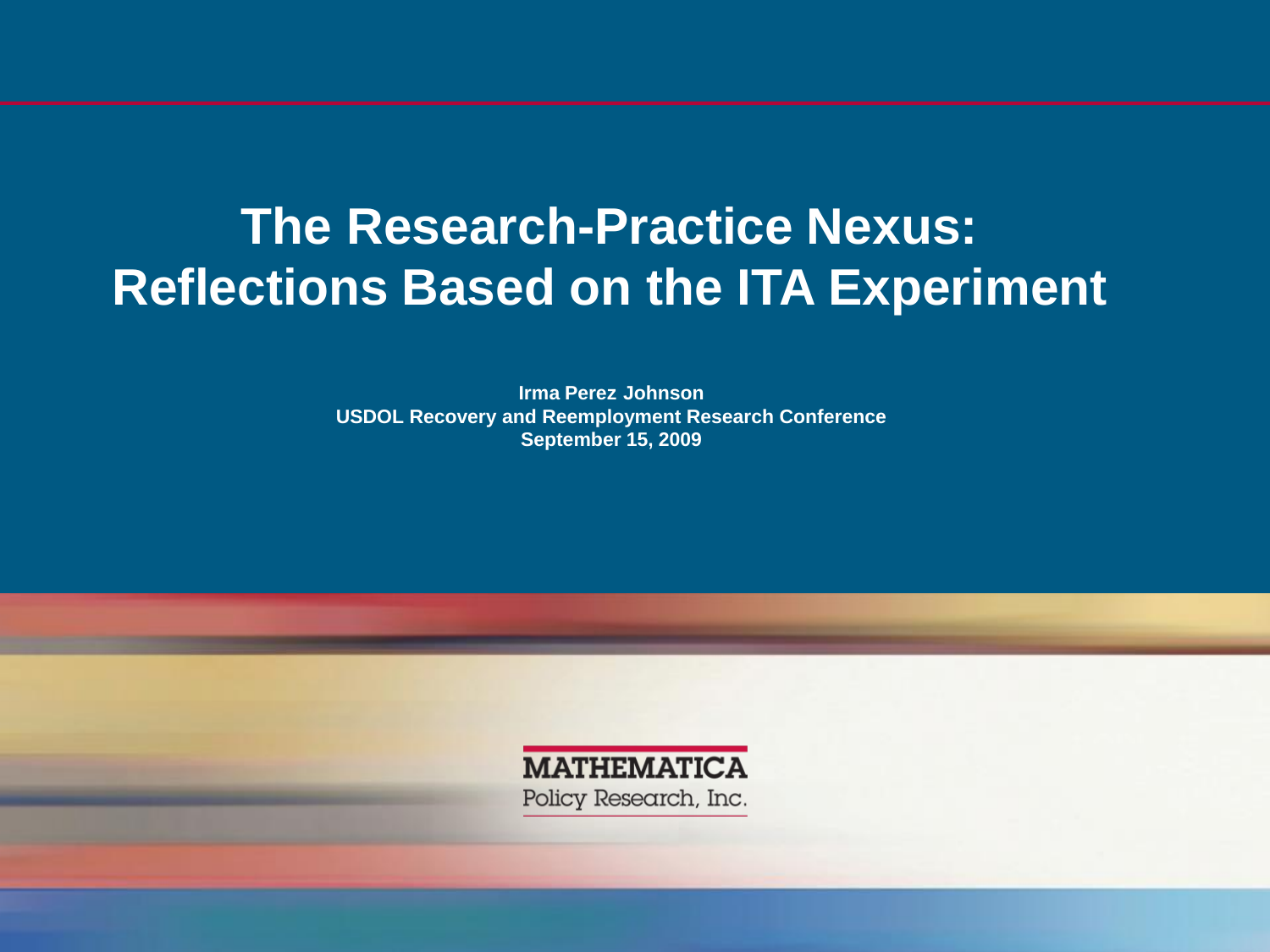### **Plenary Session Questions**

- **How do research findings influence workforce policy and direct service delivery?**
- **improvements for the system? How do research findings translate into**
- **How are seemingly conflicting findings resolved?**
- **What further research questions could be explored to improve service delivery?**

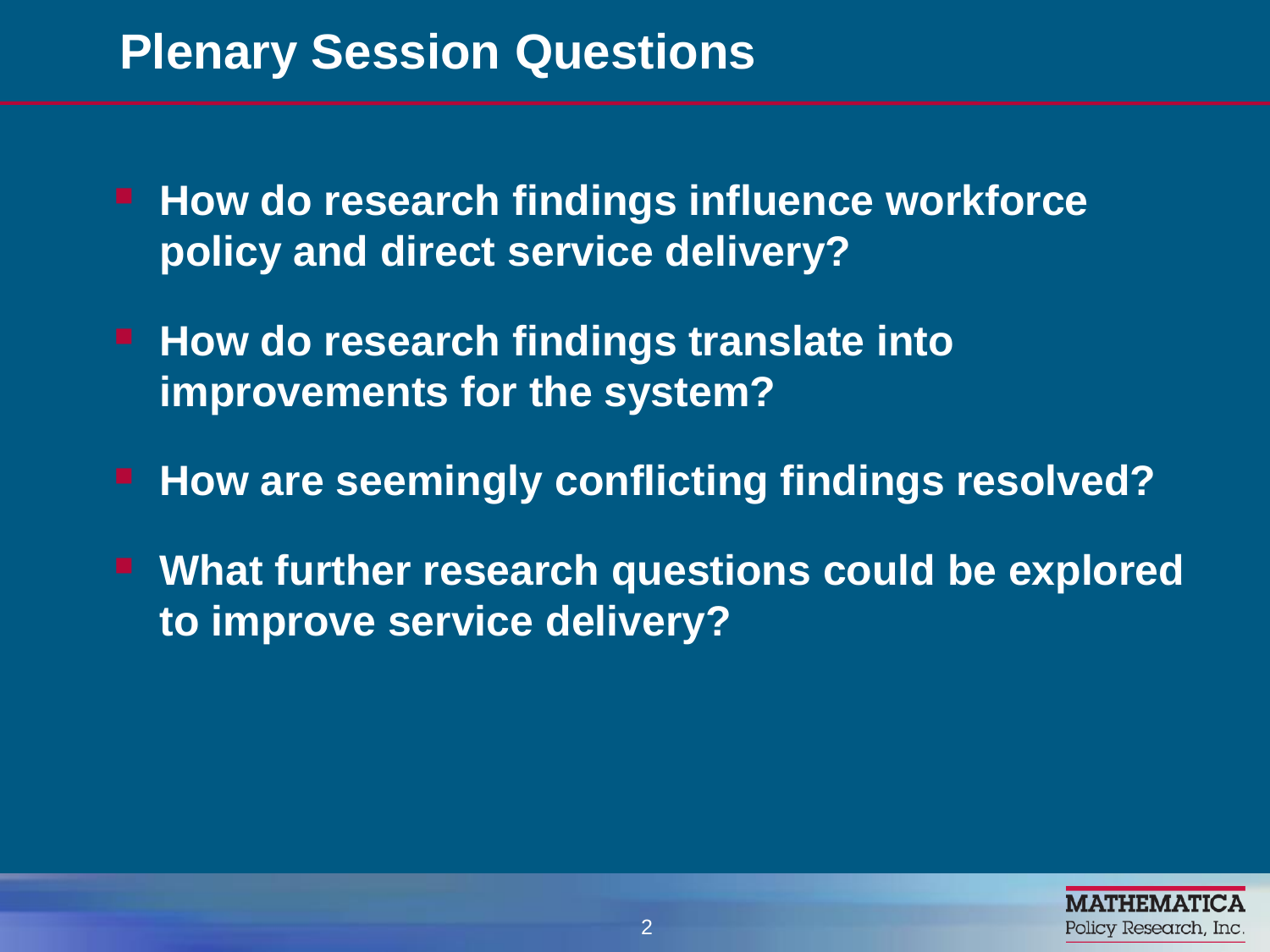# **Essential Background on the ITA Experiment**

- **LWIAs on how best to implement ITAs Launched in 1999 by USDOL to inform states and**
- **Tested 3 approaches side-by-side in 8 local areas**
- **ITA experimental approaches reflected:** 
	- **Variation in ITA models emerging at local level**
	- **Flexibility in program design allowed by WIA**
- **One-Stop customers randomly assigned to an approach after being determined eligible for training**
- **Study participants followed for 15 months**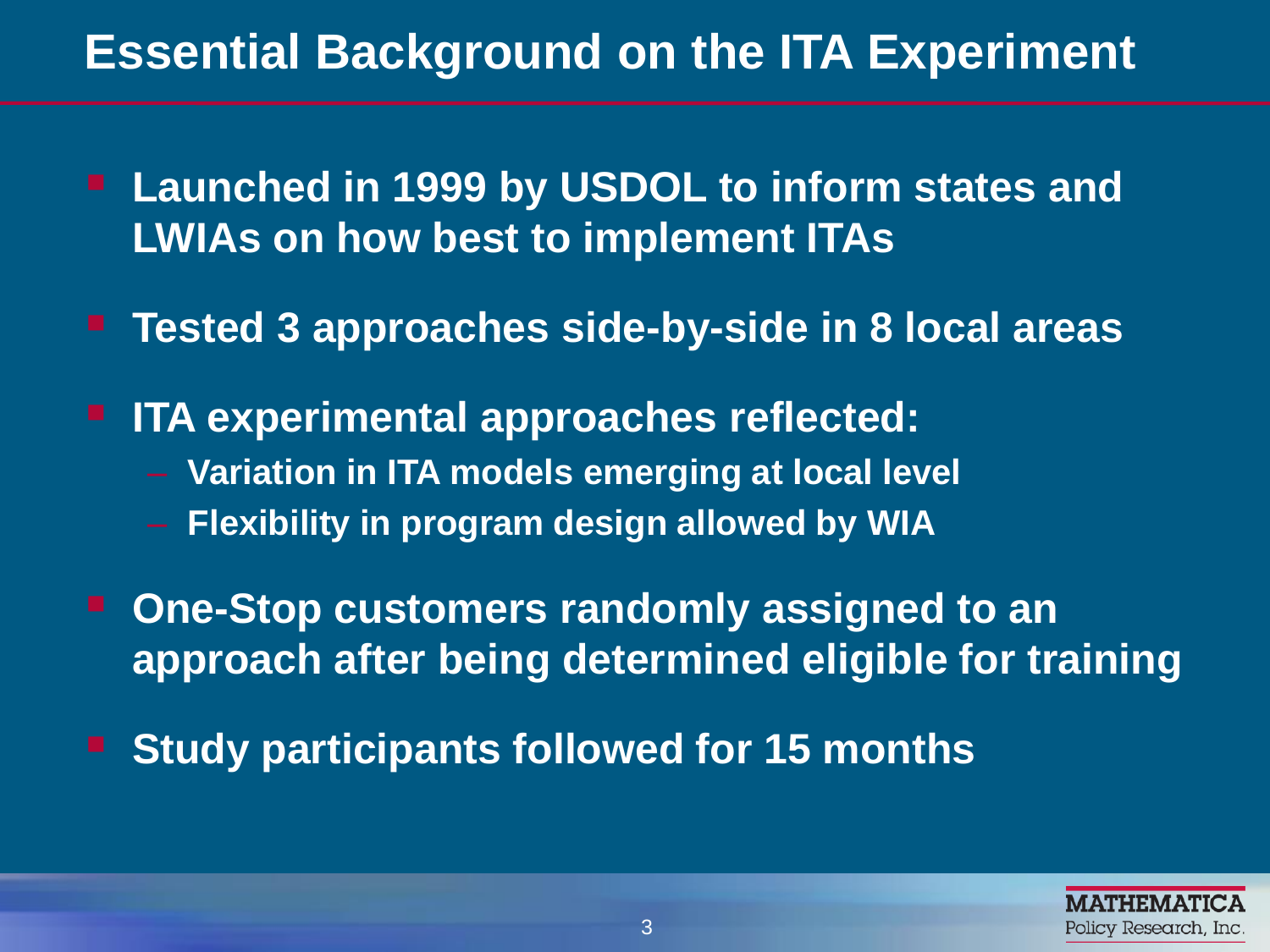# **The ITA Experimental Approaches**

|                                                              | <b>A1</b><br><b>Structured</b><br><b>Choice</b> | A2<br><b>Guided</b><br><b>Choice</b> | A3<br><b>Maximum</b><br><b>Choice</b> |
|--------------------------------------------------------------|-------------------------------------------------|--------------------------------------|---------------------------------------|
| <b>Counseling</b>                                            | Mandatory;<br>most intensive                    | Mandatory;<br>moderate<br>intensity  | <b>Voluntary</b>                      |
| Can<br><b>Counselors</b><br><b>Reject</b><br><b>Choices?</b> | <b>Yes</b>                                      | <b>No</b>                            | <b>No</b>                             |
| <b>ITA</b><br><b>Amount</b>                                  | <b>Customized</b>                               | <b>Fixed cap</b>                     | <b>Fixed cap</b>                      |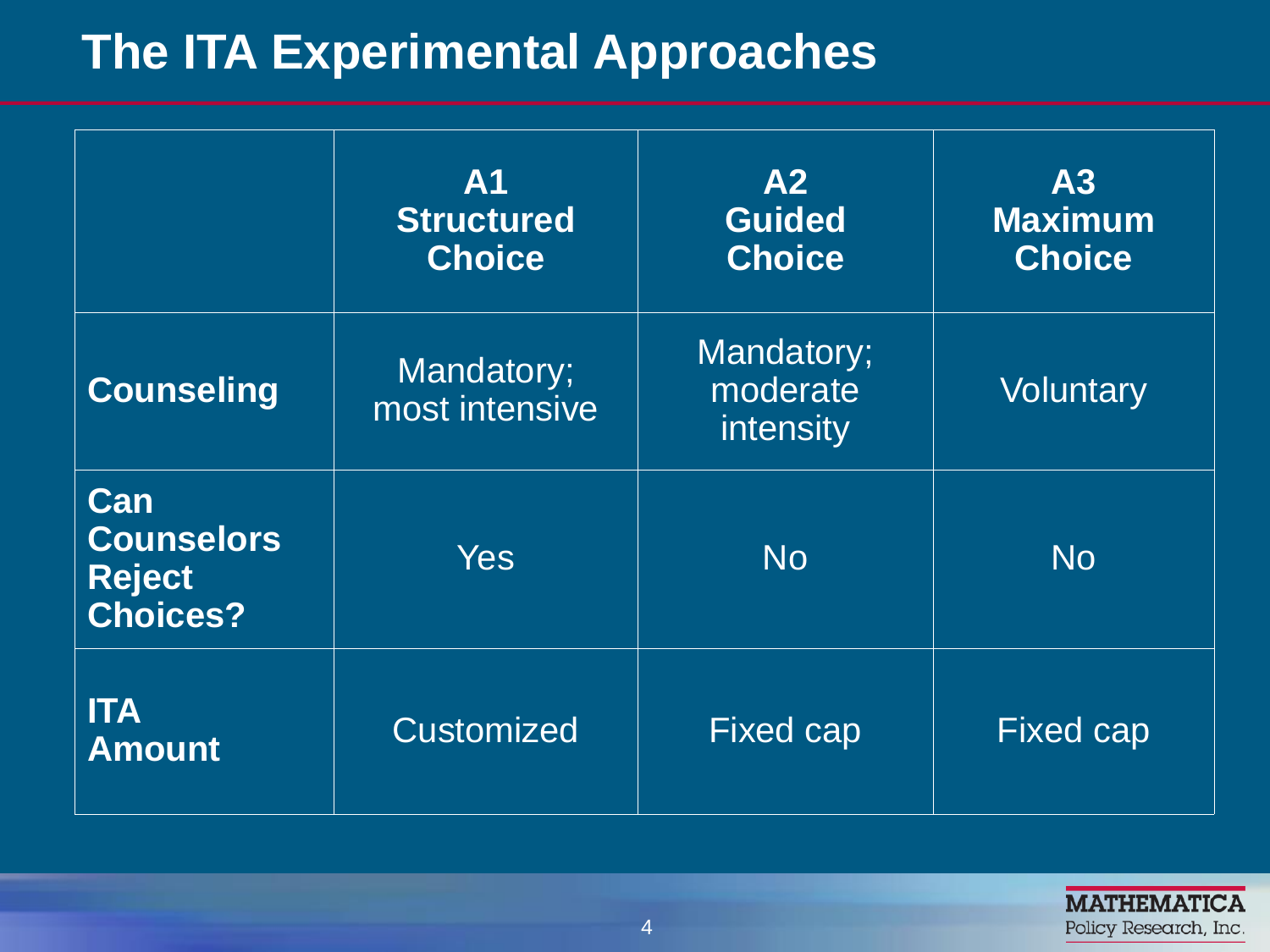# **Notable ITA Experiment Findings**

- **Maximum choice (A3) was feasible, promoted ITA use, and did not lead to poor training or employment choices**
- **to direct customer choices; didn't ration ITA funds E** Under Structured Choice (A1), counselors struggled
- **occupation choices, or completion rates; only small Approaches had no effect on overall training rates, effects on employment and earnings (but some customers were still in training)**
- **No evidence (so far) to recommend wholesale shift to a particular ITA approach, but important cost implications for local areas**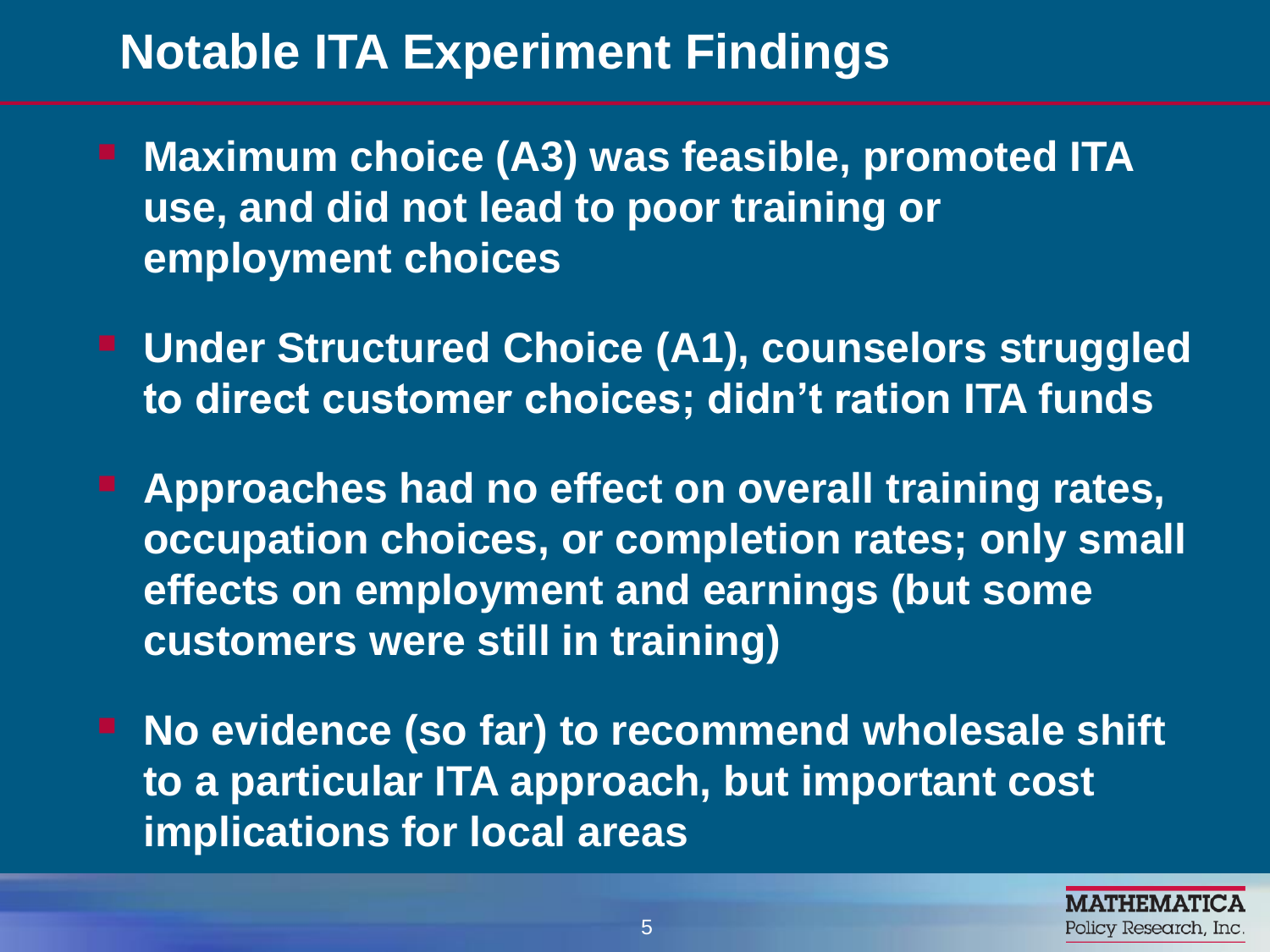# **Plenary Questions**

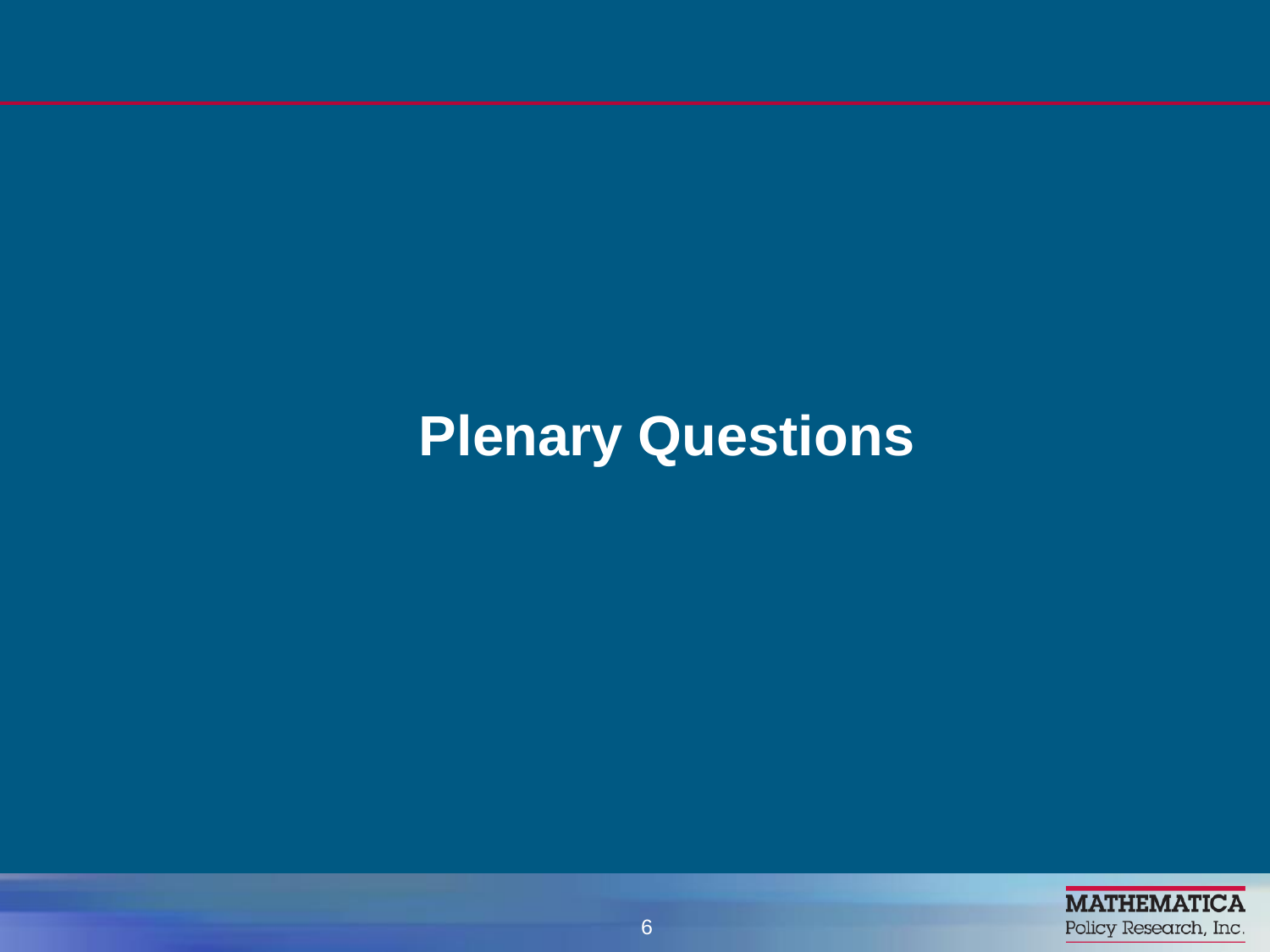**workforce policy and service delivery? 1. How research findings influence** 

- **F** Study sites, like most local areas, adopted **Guided Choice (A2) approach after participating in the ITA Experiment**
- **Building on findings from the ITA Experiment, USDOL launched other demonstrations:** 
	- **Personal Reemployment Accounts**
	- **Career Advancement Accounts**
- **Training Choice Option included in WIA Gold Standard Evaluation**

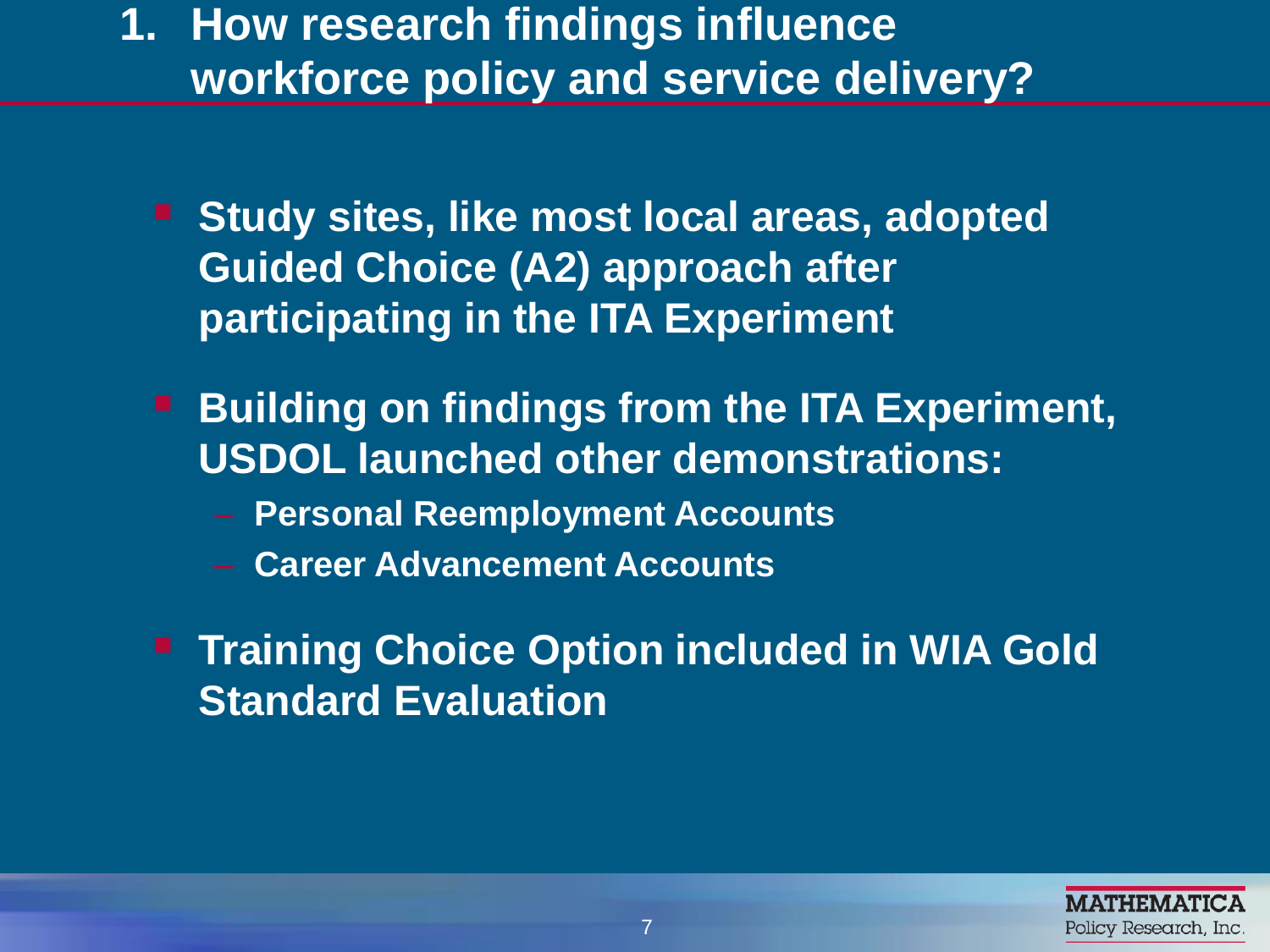## **2. Translating research findings into system improvements**

#### **PRA demonstration (2004)**

- – **For UI recipients likely to exhaust benefits**
- \$3,000 award, for intensive/supportive services or training
- – **Providers need not be on the ETP List**
- Up to 60% of PRA can be released as reemployment bonus

#### **CAA demonstration (2006)**

- – **For dislocated or incumbent workers, out-of-school youth, spouses of military personnel**
- Award of \$3,000/year for up to 2 years, for training only
- – **Customers need not receive core or intensive services**
- **Providers need not be n the ETP List**
- **Training must lead to portable, industry-recognized credential**

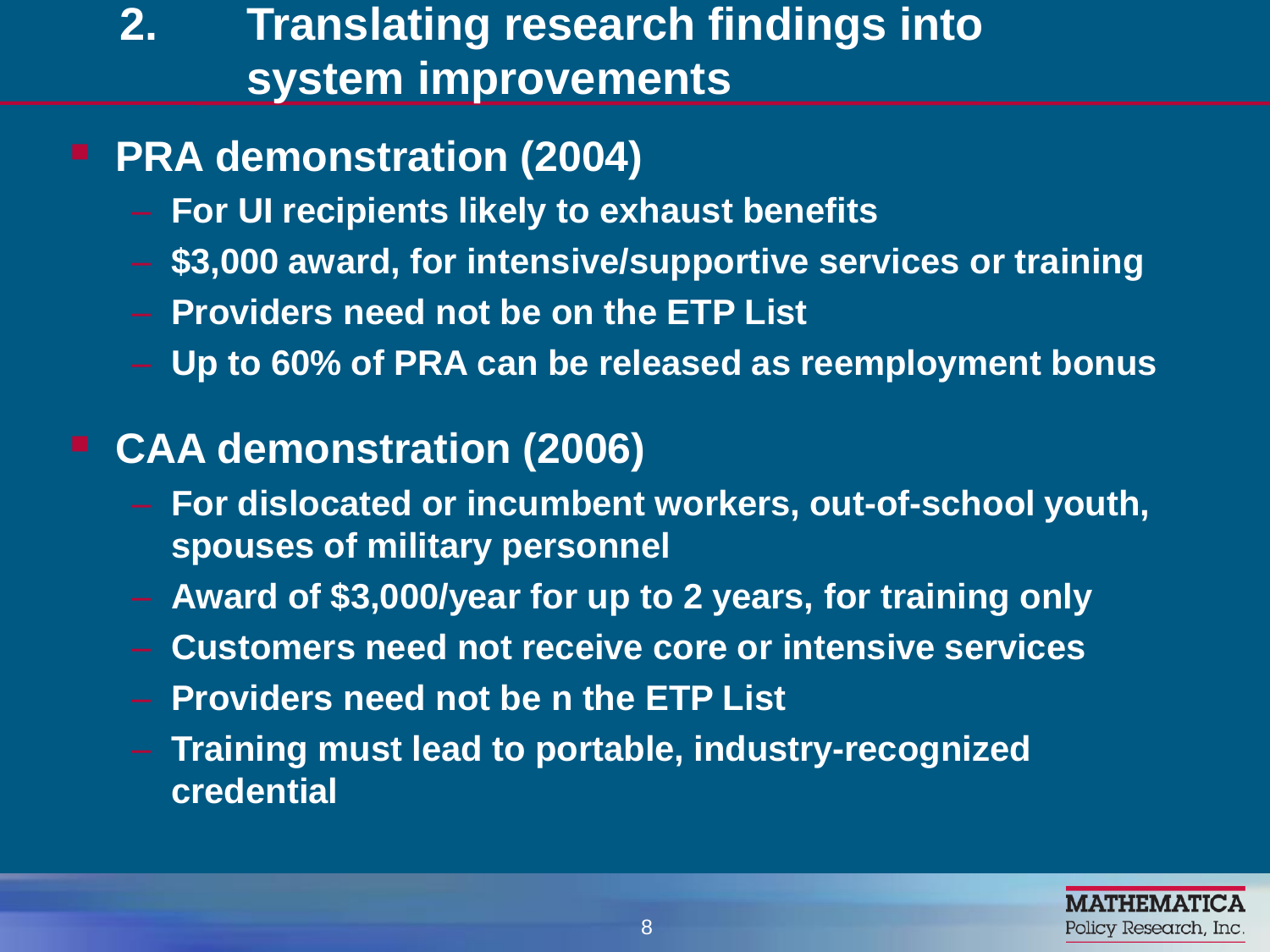- **3. Resolving seemingly conflicting findings (ITA Experiment examples)**
	- **(A3) more costly for local areas than guided Structured choice (A1) and maximum choice choice (A2)**
	- **Counselors reluctant to be directive in their interactions with Structured Choice (A1) customers**

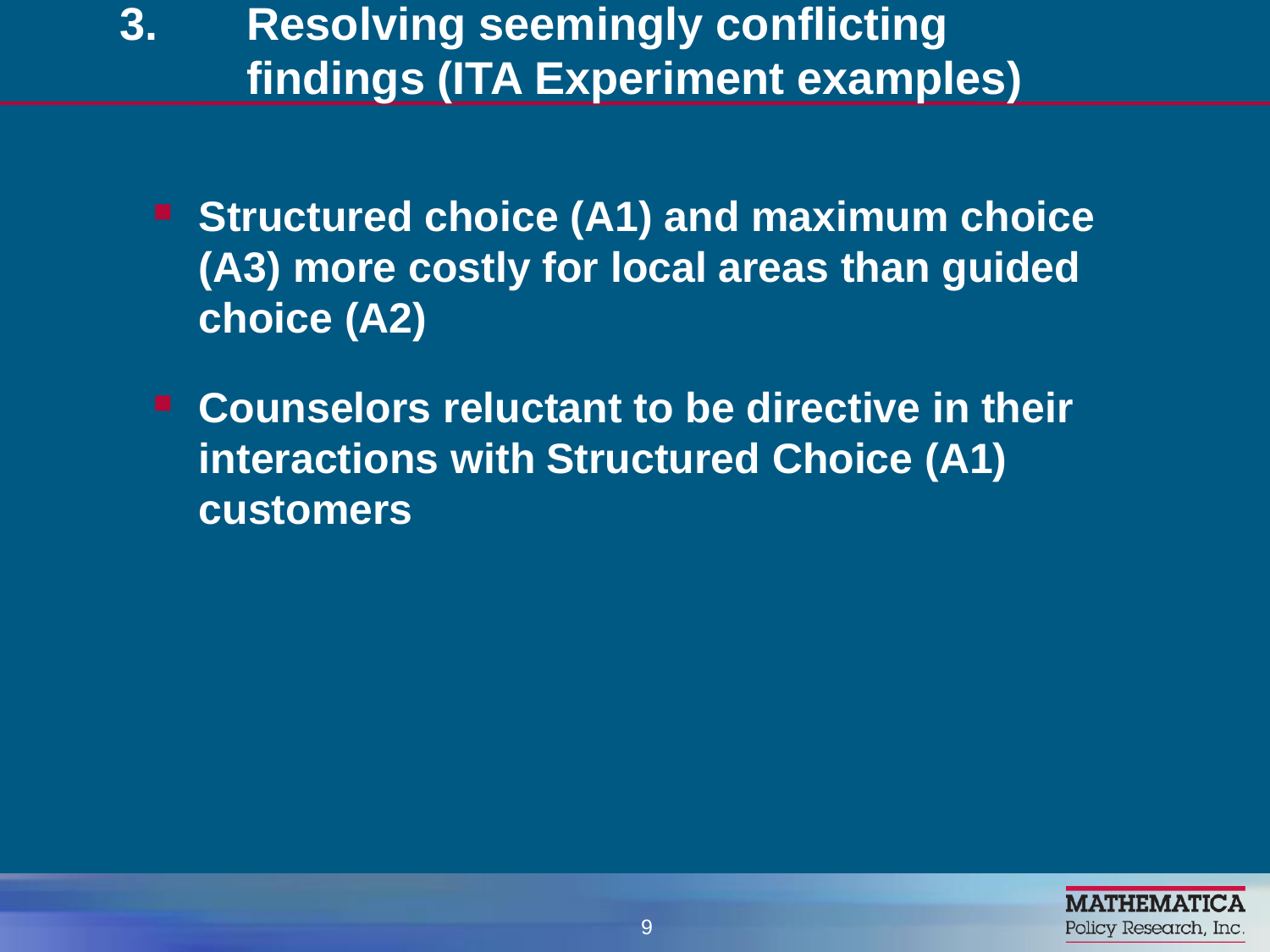### **4. Further research questions to improve local service delivery**

- **What are the net impacts of ITA training?**
- **feasible? What are their effects? Are modified, cost neutral ITA approaches**

**What are the effects of:** 

- **expanding allowable uses of ITAs?**
- **lifting ETP List requirements ?**
- **imposing credential requirements ?**

 **What services help steer customers to train for high-growth, high-demand or strategic sectors of the economy (e.g., green jobs)? What are the effects of such services?**